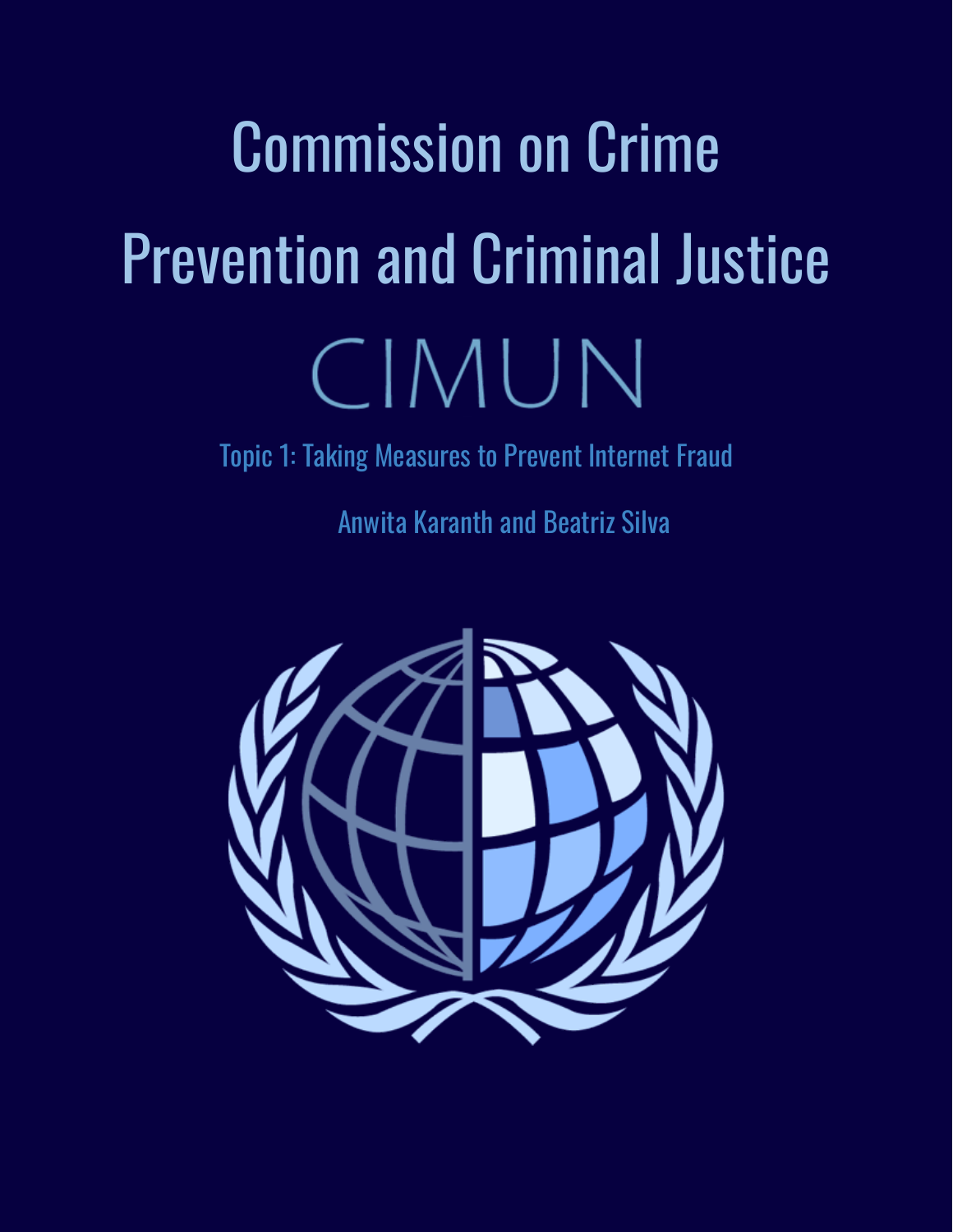#### Introduction

As our emerging society continues to develop technologically, it is crucial that we are properly equipped to tackle the issues that inevitably arise from our own innovations. One of said matters is internet fraud- A cybercrime which utilises technology to harass and steal from other individuals for personal profit. Though this is becoming increasingly more common, it is still a severe infringement of act 12 in the Declaration of Human Rights, which entitles every human being to a right to their own privacy, as well as protects them from any sort of non-consensual breaching of their personal information. Thus, it is crucial that an appropriate proposal is put forward in regards to the issue, since without it, it's detriments will only worsen. In the United States alone, internet fraud increased by 25% in the first quarter of 2021, with the most targeted industry being that of finance<sup>1</sup>. In the previous year, over \$3.3 billion dollars were stolen as a result of internet fraud<sup>2</sup>.

The technology used by cybercriminals continuously develops to hinder police interference, such as through the use of a VPN or an untraceable device. These adaptations make it difficult to trace the culprit and thus the crime cannot be handled efficiently and the process is more rigorous and timely for those involved. As a result, it is urgent that measures are created to prevent the circumstance from being carried out, rather than to help tackle the issue once it has occurred, since cybercriminals have proved time and again that they can conceal themselves despite the protocols followed.

#### Key Terms

**Internet fraud-** the use of Internet services or software with Internet access to defraud victims or to otherwise take advantage of them<sup>3</sup>

**Cybercrime-** a crime that involves a computer and a network 4

**Cybercriminals-** individuals or teams of people who use technology to commit malicious activities on digital systems or networks with the intention of stealing sensitive company information or personal data, and generating profit<sup>5</sup>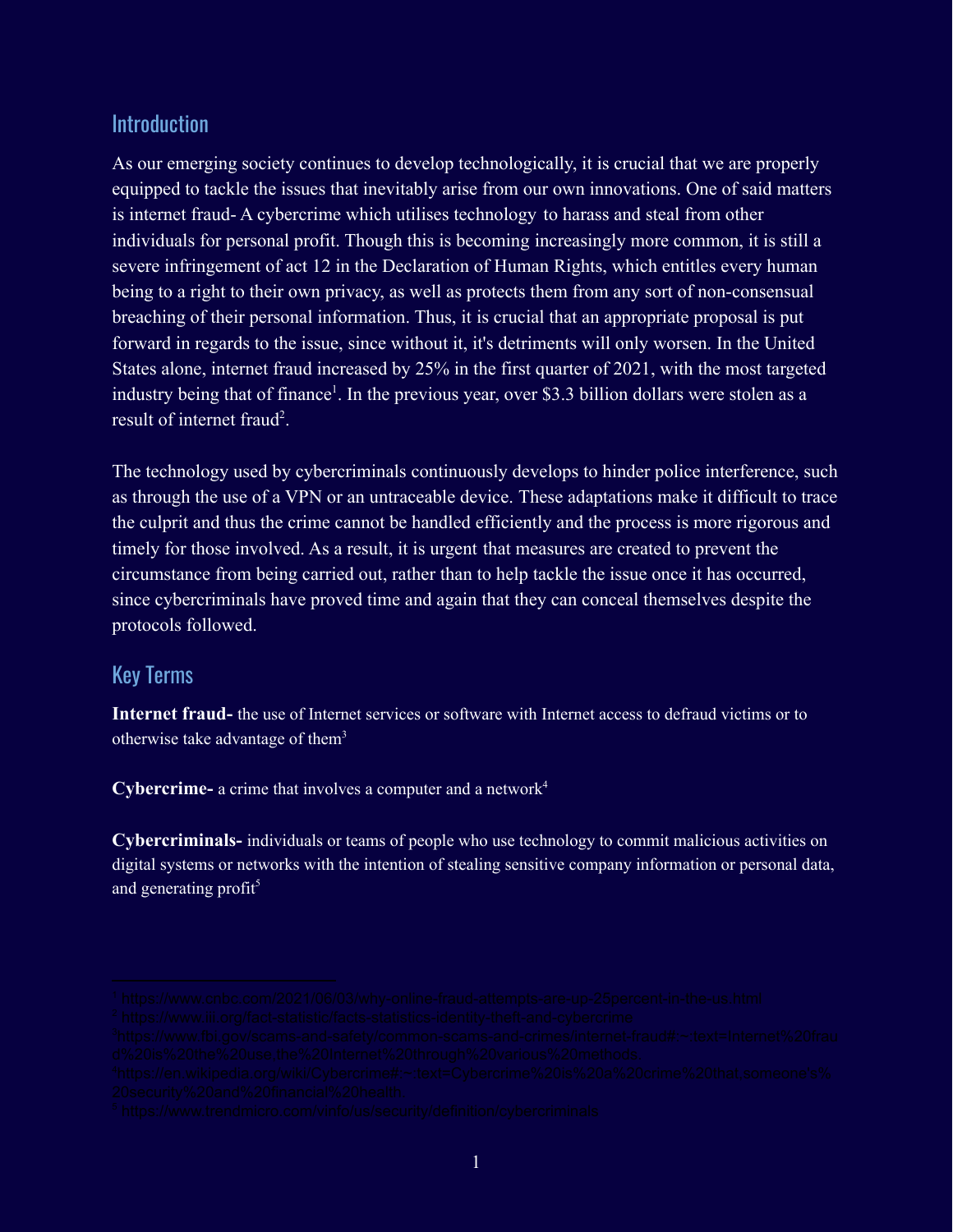**Identity theft-** when someone uses another person's personal identifying information, like their name, identifying number, or credit card number, without their permission, to commit fraud or other crimes<sup>6</sup>

**Universal Declaration of Human Rights-** an international document adopted by the United Nations General Assembly that enshrines the rights and freedoms of all human beings<sup>7</sup>

**Email scams-** intentional deception for either personal gain or to damage another individual by means of email. Almost as soon as email became widely used, it began to be used as a means to defraud people. Email fraud can take the form of a "con game", or scam<sup>8</sup>

**Lottery fraud-** any act committed to defraud a lottery game. A perpetrator attempts to win a jackpot prize through fraudulent means. The aim is to defraud the organisation running the lottery of money, or in the case of a stolen lottery ticket, to defraud an individual of their legitimately won prize<sup>9</sup>

**Tax fraud-** when an individual or business entity willfully and intentionally falsifies information on a tax return to limit the amount of tax liability $10$ 

### Background Information

Internet fraud in itself is not a new concept, in fact it can be first traced back to the early 1990's with the start of e-commerce in the United States<sup>11</sup>. During this time, stolen credit cards would be used in the name of wealthy and well-known individuals to make large transactions and purchases. As the online commercial industry was only just beginning, employees and business owners had no systems in place to check the legitimacy of these transactions, and thus the fraudsters got away with doing so. Soon after, another form of internet fraud was created- the use of credit card generators. Apps were created and available to the public in which real credit card numbers were generated, and which fraudsters used to make purchases. At this time, it was also common to consistently fraud one merchant or business, rather than frauding business after another. At the time, this diminished their chances of getting caught.

However, despite their advancements in frauding techniques, the way in which they gathered credit cards to fraud remained mostly the same; Dumpster diving, nail theft, pickpocketing, and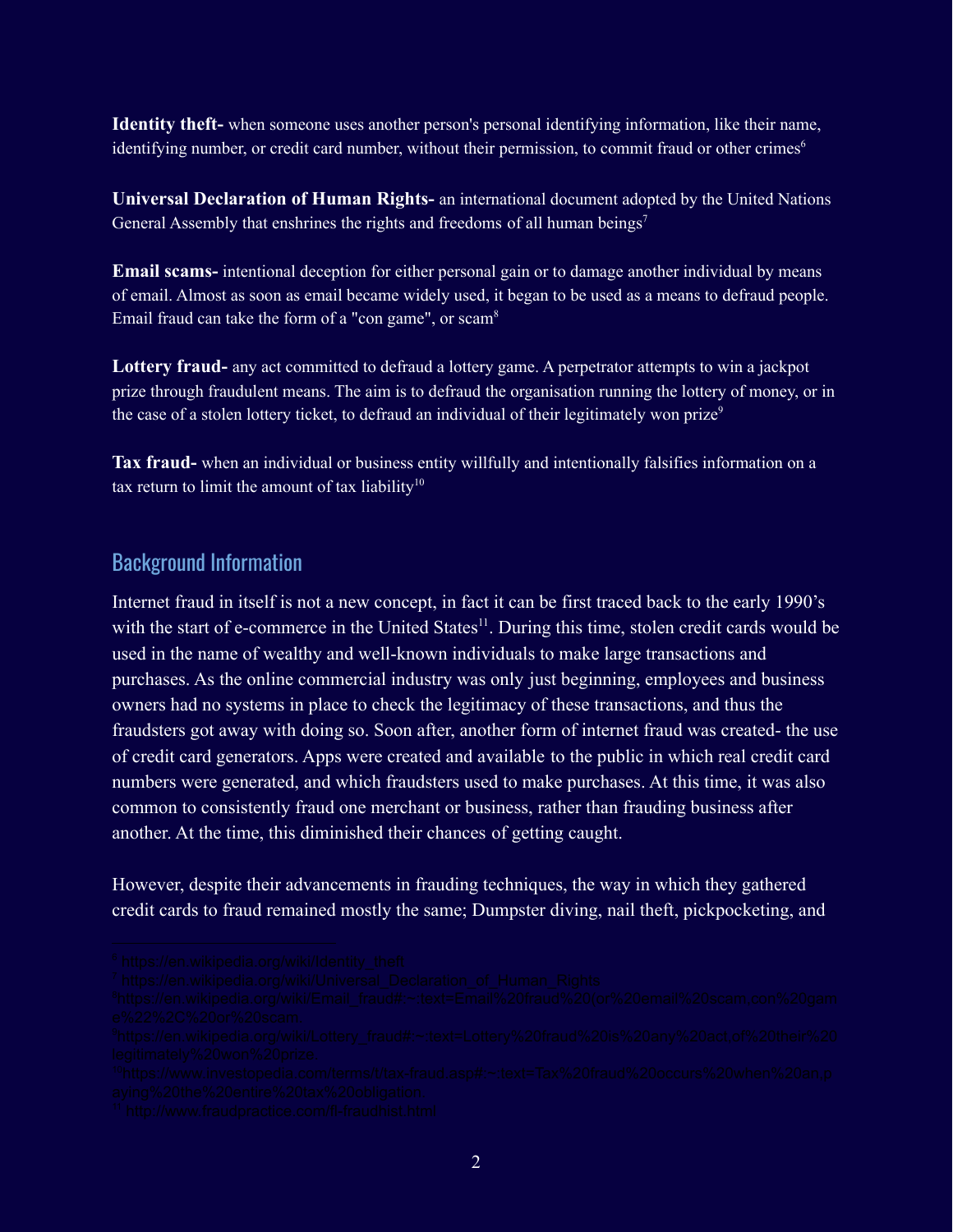ect. That was, up until the internet continued to develop and e-commerce dominated the market. Fraudsters then began to use the internet as a way to steal credit card information, test them, and fraud them. They hijacked orders, hacked merchant sites, and even contacted the businesses to change the delivery address of several shipments so that they could take them.

By the early 2000's internet fraud began being recognized as an upcoming issue, and thus security measures tightened. In response to this cybercriminals initiated a new method of committing internet fraud- Using 'dummy websites'. Fraudsters would create and run a false merchandising chain, in which people would purchase their false products. The fraudsters would then keep the full profit from the transaction and would also have access to the credit card details of the victims, thus allowing them to use their information for other forms of fraud.

Following this, emerged the first occasions of identity theft- now one of the most common type of internet fraud. One of the most well-known instances of this was the mass identity theft of Military ID's, which allowed fraudsters to take advantage of military discounts and thus take revenue from merchandisers.

Then, came organized cybercrime. Rings of cybercriminals and organized fraud emerged in a coordinated manner so that the chances of getting caught were diminished and more profit could be gained at once. Usually, these cybercriminal organizations would move shipments from a merchandiser to a location that was accessible to them, and then would sell them to a third party for more profit. Similarly, they may also use false websites that require a user to give in personal information so that they can then use them to purchase goods.

As seen from the diagram below<sup>11</sup>, internet fraud has only increased in recent years. Even nowadays, Fraudsters and organized crime organizations continue to develop new techniques to gather civilians' personal information while avoiding being uncovered by the complex security systems that are put in place. Some of the most commonly used methods are now: Email spams, Tax fraud, and at times lottery fraud.

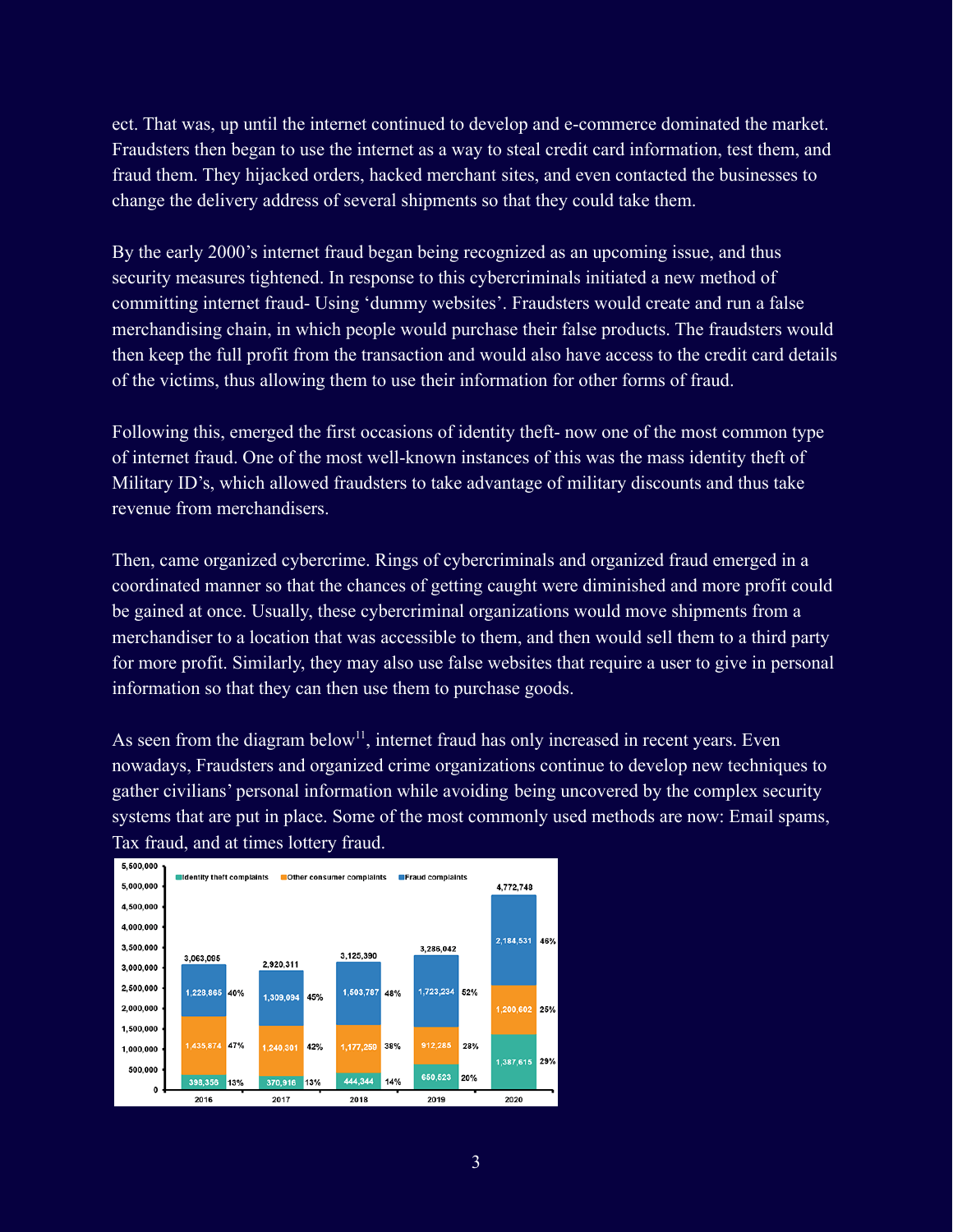#### Major Countries and Organizations Involved

**United States of America-** The United states of America, containing the headquarters of some of the largest banks in the world- Such as the World Bank- is one of the largest sufferers of internet fraud. Throughout the COVID-19 pandemic, fraudsters have cost the United States over \$4.3 billion dollars financially<sup>12</sup>

**FBI-** The FBI is the primary law enforcement agency that tackles any issue in regards to internet fraud in the United States. It has established an entire branch of the agency, the Internet Crime Complaint center, which serves to receive complaints from any victims of internet fraud.

#### - <https://www.fbi.gov/investigate/cyber>

**UN office of drugs and crime-** The department within the United Nations that was formed to tackle any form of cyber-related incidence. It is the headquarters that every member state must report to if they contain any data in regards to cybercrime.

- <https://www.unodc.org/unodc/index.html>

**China-** China possesses one of the largest populations of online consumers and shoppers globally<sup>13</sup>. Thus, the chinese market is extremely attractive for fraudsters, since they have some of the highest rates of success. This makes the country one of the most targeted worldwide, and is the cause of billions of dollars lost in revenue each year.

**Brazil-** Brazil contains some of the largest populations of pickpocketers and internet scammers worldwide, as it is said that between 3-6 fraudulent transactions are made each minute<sup>14</sup>. Each year the totalled amount of revenue loss can reach up to \$70 billion dollars.

**Mexico-** Out of the \$480 million dollars of lost revenue reported by Mexican banks, 48% of revenue loss cases were caused by credit card frauds<sup>14</sup>. This is because the country's poor cybersecurity measures and large ecommerce market make the Mexican population an exceptionally attractive audience to fraud. Not only is it easier to go undetected, but there are poor systems in place to track down fraudsters.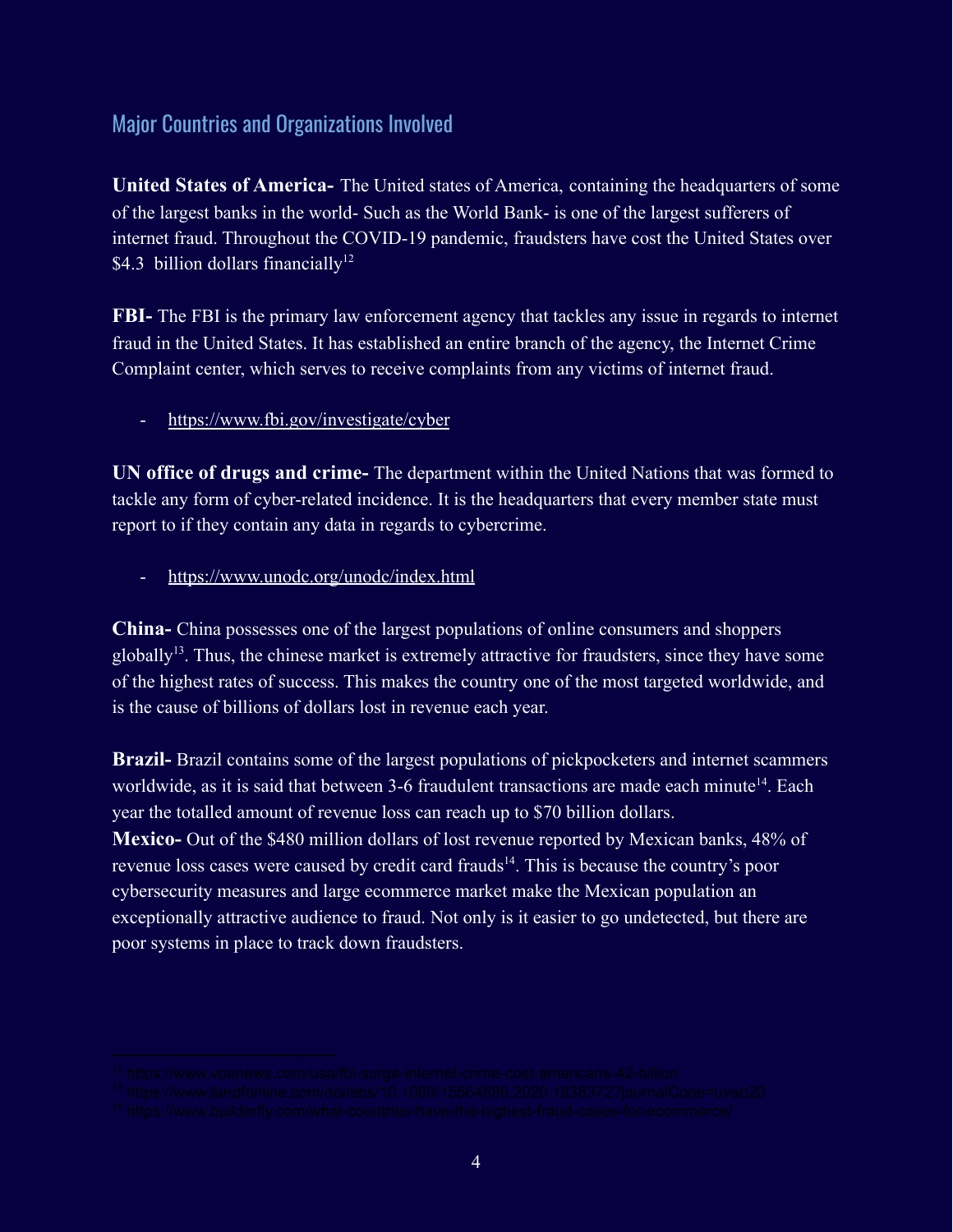**South Africa-** Since over 63% of the South African population prefers online commerce, fraud rates in the country have skyrocketed in recent years. In fact, a study has found that the Fraud rates in the country are currently 10 times higher than the collective amount worldwide.

**Romania-** Several nations, such as the United States of America, have advised online retailers to prevent shipping goods to Romania due to its dangerously high rates of internet fraud. In the past two years, a total of 12.3 romanian lei has been lost due to scamming, which totals to almost \$3 million dollars

#### Relevant UN Resolutions and Reports

In a General Assembly resolution created in 2011, (**Resolution 65/230)** the United Nations called for member states to collaborate and initiate a comprehensive study designed to investigate cybercrime problems at the time<sup>15</sup>. This was done so that appropriate measures could be taken against the issue in later resolutions.

In the same resolution, the United Nations called for the office on drugs and crime to aid the member states in the initiation of their cybercrime study. This was done through offering proper training of authorities on the detection and prevention of cybercrime, supplying the adequate technology, and assisting financially.

In a later resolution, (**Resolution 67/189**) the United States praised the intergovernmental group on their cybercrime studies<sup>16</sup>. Their current findings were then presented to the Commision on Crime Prevention and Criminal Justice later that year so that the data could be analyzed and better understood.

Then, several measures were suggested in the resolution to strengthen international cooperation when tackling cybercrime. For example, the findings were translated into six different languages, and several other Crime Prevention and Criminal Justice conventions were planned across different countries to discuss the issue.

Another resolution **(Resolution 22/8)** was created for the sole purpose of 'Promoting technical assistance and capacity-building to strengthen national measures and international cooperation against cybercrime<sup>'17</sup> In this resolution, clauses mentioned improving relations and cooperation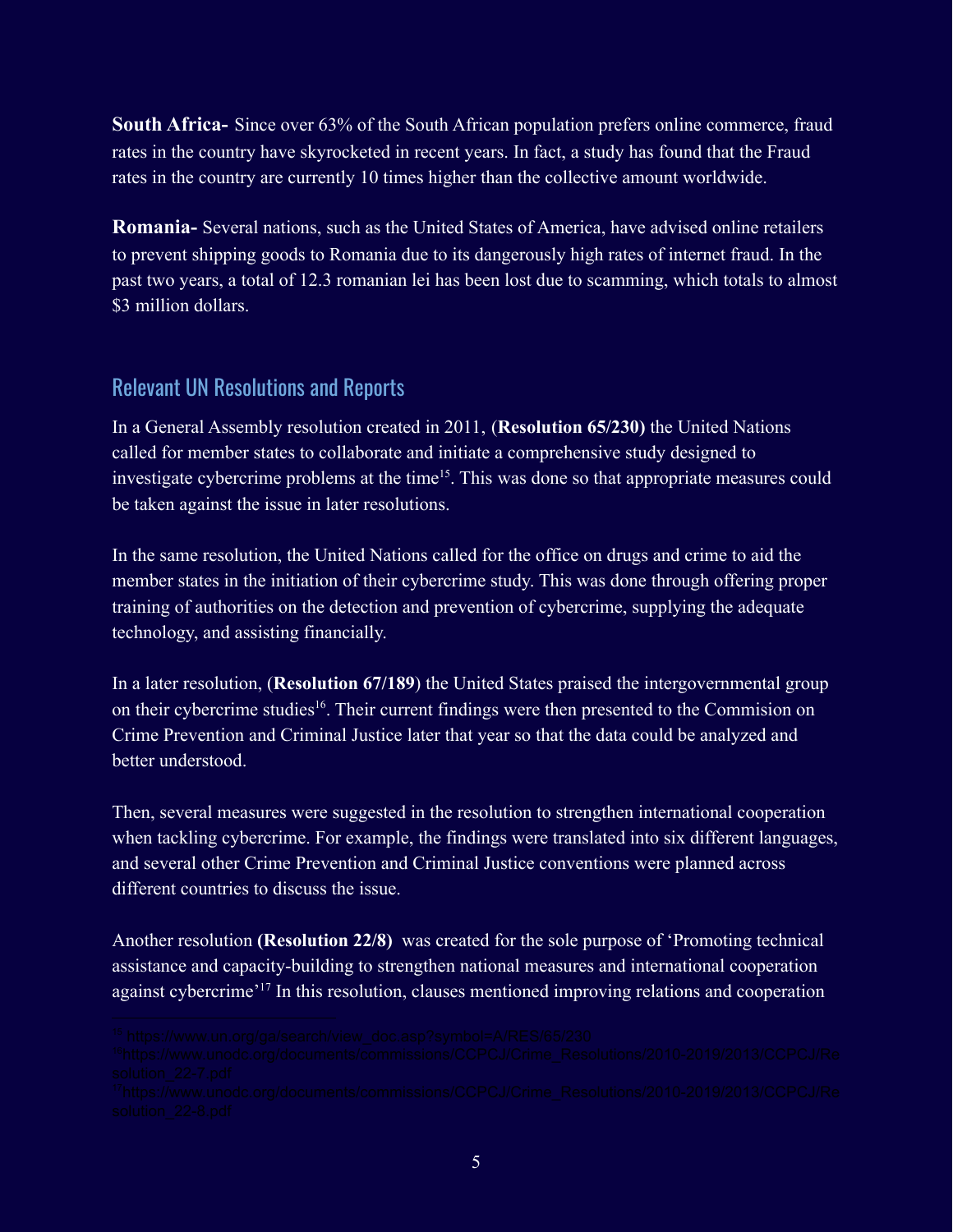between member states and the office on drugs and crime, assigning the department as the headquarters of any gathered data surrounding cybercrime, and invited member states to provide extra budgetary resources to countries in need of so.

Since then, an additional 10 United Nations resolutions have mentioned, discussed, and taken action on cybercrime.

### Previous Attempts at Resolving This Issue

In the early 2000s when internet fraud first began to terrorize ecommerce, merchants launched their first security measure- Customer accounts. Up until said point, customers would simply pay their transactions in a one-time visit and not have to give any sort of other personal information. The problem with this, however, was that merchants could not validate that any information was legitimate, and thus fraud was common. With customer accounts, any consumer wishing to purchase a good would have to give in their name, personal email address, and home address if they wished to go through with purchases. These accounts were then also protected by personal passwords and usernames. As a result, businesses could inspect the legitimacy of their customers before any transaction was completed, which made it much more difficult for fraudsters to get away with using stolen credentials as they would then also have to pose as the owner of said card.

However, this only lasted a small amount of time. Considering that these customer accounts were only protected by personal passwords, soon fraudsters began hacking in order to access their credit card information so that they could be used in other fraudulent activities. They could easily change the shipping address of goods, make dozens of purchases, or change the credit card information on their own 'customer accounts' to that of the hacked individual's.

Following the military identity theft incident in the mid 2000's governments began concealing more personal details of civilians in order to make it more difficult to 'pose' as a certain individual. This would also make it easier for merchants to spot fraudulent transactions, since fraudsters would have to use false names and said information could be checked for. It also ensures that certain discounts could not be taken advantage of, something which improved profit for merchants and businesses.

Another attempt at resolving the issue stemmed around punishment. Though it can vary greatly from country to country, most governments made internet fraud a capital offense that can be punished with both large fines and jail time. Not only so, but internet fraud is usually not considered a single stand-alone crime, like for example with murder, yet is one that involves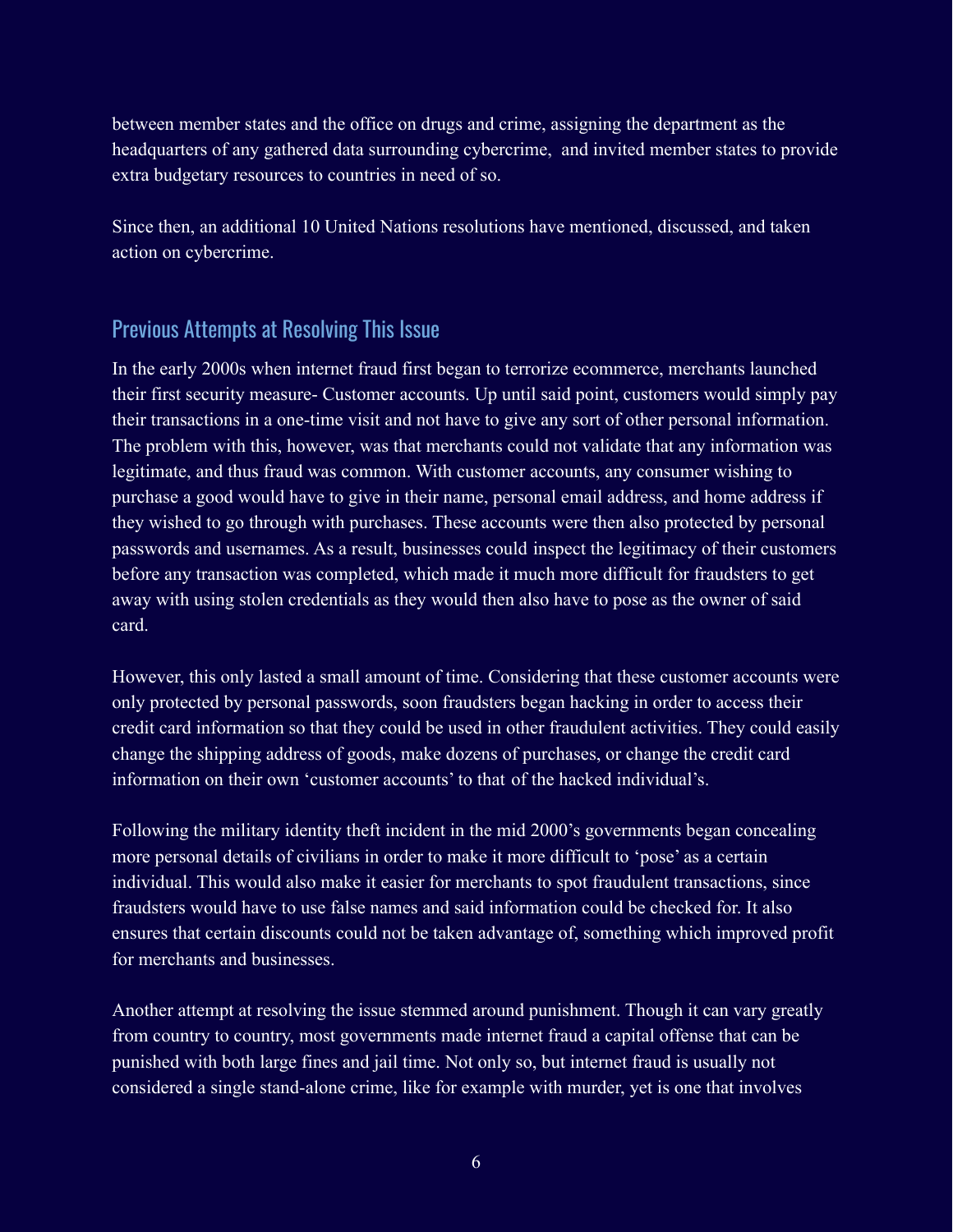several crimes. As a result, the jail sentences can be extremely long. In the United States, for example, internet fraud can lead to 20 years in federal prison, as well as a fine of \$1 million dollars<sup>18</sup>. A single case of an email scan is enough to convict an individual of this offence, and allows them to serve the sentence if found guilty.

This was done in effort to diminish the number of fraudsters and scammers in countries, as it was hoped that people would not be willing to take the risk of getting convicted of the crime. However, it only pushed for fraudsters to develop more technology so that the chances of their identity being discovered was diminished greatly. As a result, internet fraud remained an issue, yet it only made it more difficult to track down cybercriminals.

#### Possible Solutions

Considering the urgency of the issue and the plan to eradicate cybercrime on a global scale, delegates must establish measures that benefit all member states. Not only so, but the solutions must tackle a range areas in a society- such as government, civilians, ect. Thus there should be a wide variety of approaches when determining how to tackle the issue.

Some examples of possible solutions can include:

**Increased education-** It can be argued that with proper education on the dangers of cybercrime from a young age, the crime rates will naturally reduce. Considering the fact that our society now becomes dependent on technology early in childhood, teaching young audiences on how scammers typically target their victims can diminish fraudsters' success rates. Additionally, teaching how to maintain personal information securely can also prevent hackers from accessing personal details.

**Increased funding for internet security-** With an increased amount of funding, specifically from more developed countries, tighter security systems can be developed for developing countries with higher rates of cybercrime- For example, Mexico. This would then decrease the cybercriminal population within these nations and decreases the number of targeted civilians.

**Banning/abolishing VPNs-** Considering the fact that VPNs are easily accessible to the public, and that they allow a user to change their device's IP address within seconds, banning this tool could easily prevent cybercriminals from remaining anonymous. Not to mention that it would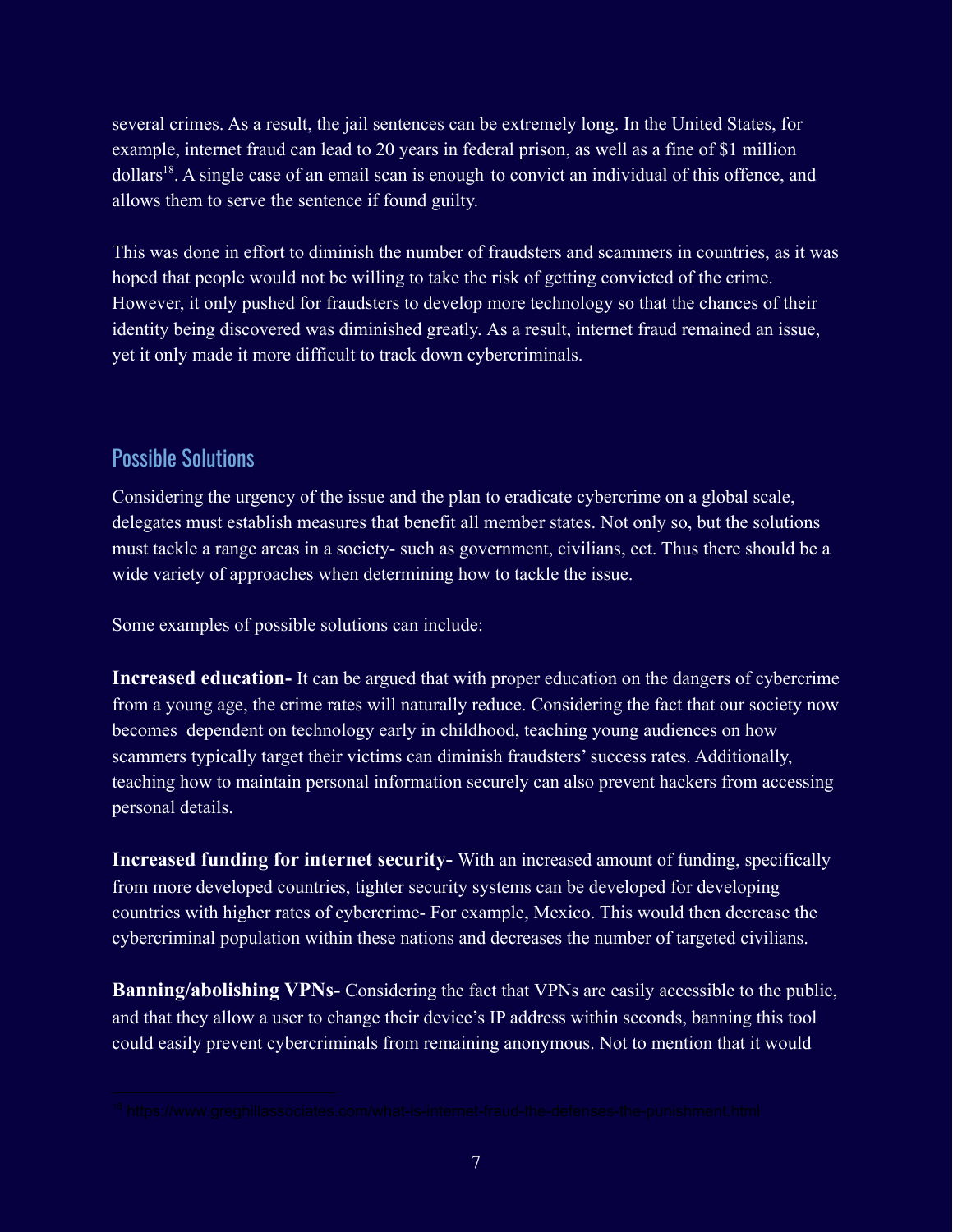also make the process easier for authorities to track down fraudsters and charge them with the crime they are guilty of.

**Government-verified ecommerce websites-** With a law that requires governments to verify the legitimacy and legality of any ecommerce websites that arise, the chances for 'dummy websites' to plague the internet would be greatly diminished. This would eradicate one of the most reliable ways for fraudsters to scam and gather the credentials of civilians within a country and would make the world of ecommerce a much safer and more reliable industry.

#### **Bibliography**

*The Fraud Practice; Fraud Library - History of Credit Card Fraud*,

[www.fraudpractice.com/fl-fraudhist.html](http://www.fraudpractice.com/fl-fraudhist.html).

Chen, James. "What Is Tax Fraud?" *Investopedia*, Investopedia, 19 May 2021,

www.investopedia.com/terms/t/tax-fraud.asp#:~:text=Tax fraud occurs when an,paying the entire tax obligation.

"Cybercrime." *Wikipedia*, Wikimedia Foundation, 12 Aug. 2021,

en.wikipedia.org/wiki/Cybercrime#:~:text=Cybercrime is a crime that,someone's security and financial health.

"Cybercriminals." *Definition*, www.trendmicro.com/vinfo/us/security/definition/cybercriminals.

"FBI: Surge in Internet Crime Cost Americans \$4.2 Billion." *Voice of America*,

[www.voanews.com/usa/fbi-surge-internet-crime-cost-americans-42-billion.](http://www.voanews.com/usa/fbi-surge-internet-crime-cost-americans-42-billion)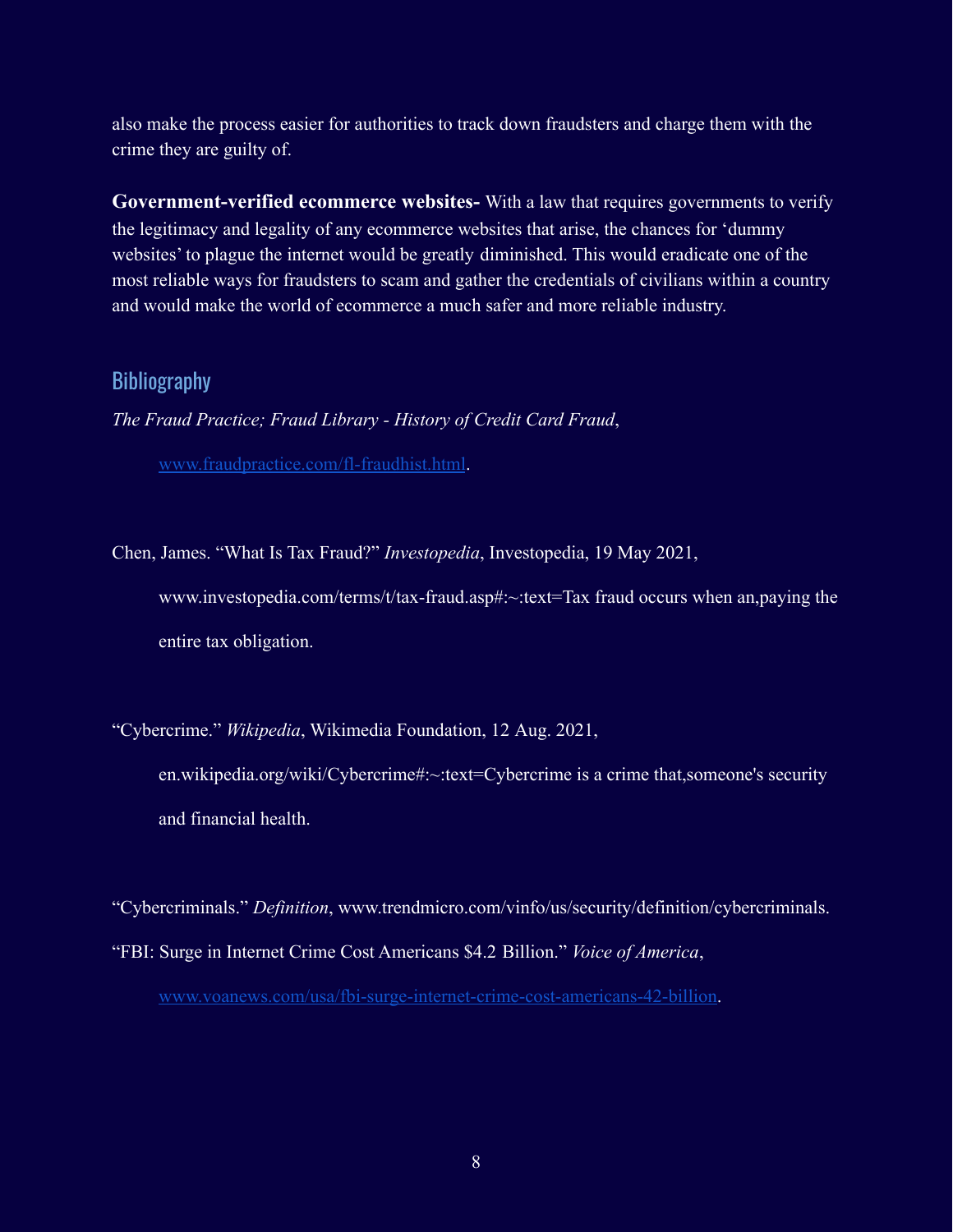"Facts Statistics: Identity Theft and Cybercrime." *III*, [www.iii.org/fact-statistic/facts-statistics-identity-theft-and-cybercrime](http://www.iii.org/fact-statistic/facts-statistics-identity-theft-and-cybercrime).

"Identity Theft." *Wikipedia*, Wikimedia Foundation, 10 Aug. 2021, en.wikipedia.org/wiki/Identity\_theft.

"Internet Fraud." *FBI*, FBI, 31 May 2016,

www.fbi.gov/scams-and-safety/common-scams-and-crimes/internet-fraud#:~:text=Internet fraud is the use,the Internet through various methods.

Leonhardt, Megan. "Online Fraud Attempts Are up 25% in the US-Here's Why." *CNBC*, CNBC, 4 June 2021,

[www.cnbc.com/2021/06/03/why-online-fraud-attempts-are-up-25percent-in-the-us.html](http://www.cnbc.com/2021/06/03/why-online-fraud-attempts-are-up-25percent-in-the-us.html).

"Lottery Fraud." *Wikipedia*, Wikimedia Foundation, 26 Jan. 2021, en.wikipedia.org/wiki/Lottery fraud#:~:text=Lottery fraud is any act,of their legitimately won prize.

"Online Fraud Victimization in China: A Case Study of Baidu Tieba." *Taylor & amp*; *Francis*, [www.tandfonline.com/doi/abs/10.1080/15564886.2020.1838372?journalCode=uvao20.](http://www.tandfonline.com/doi/abs/10.1080/15564886.2020.1838372?journalCode=uvao20)